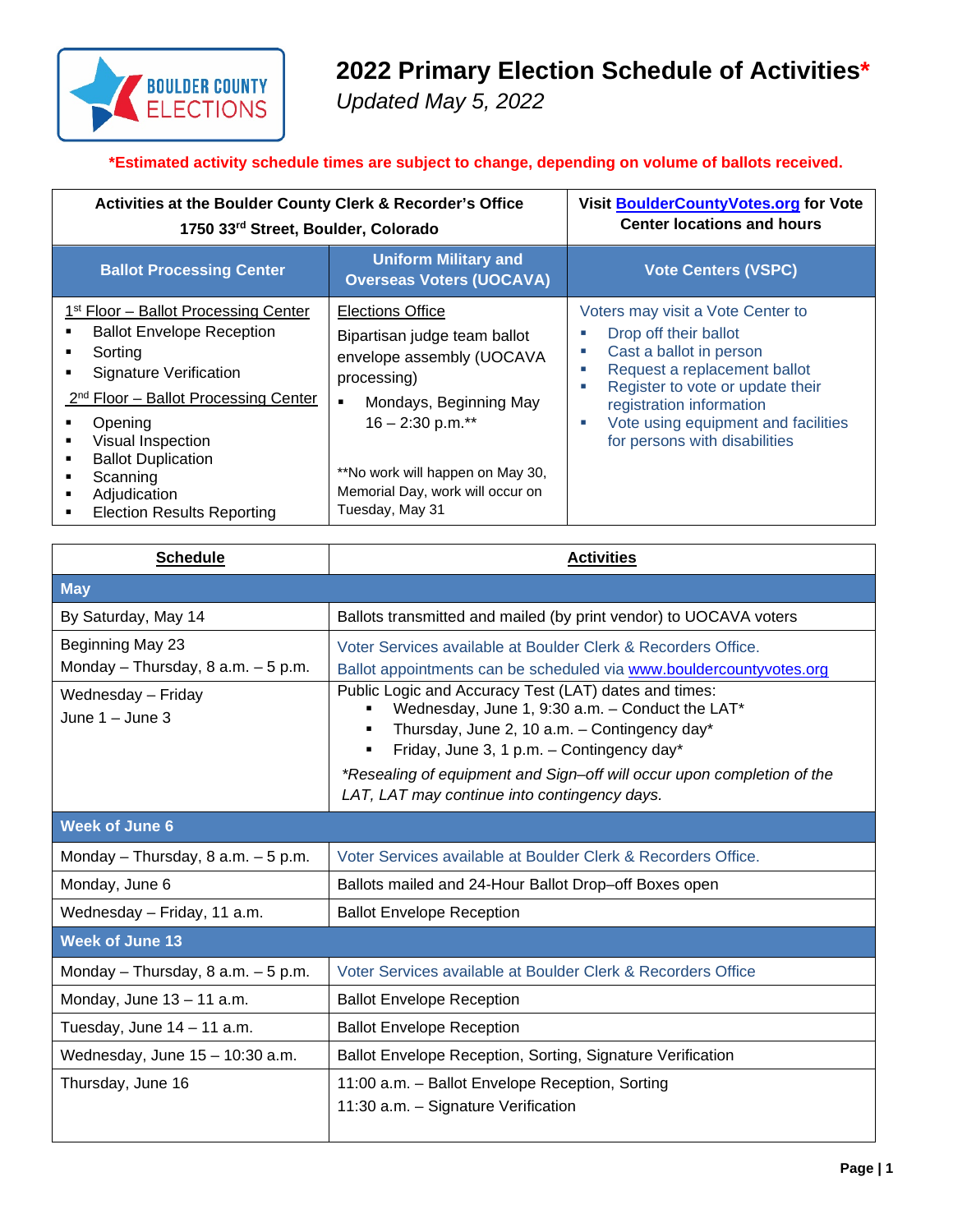

## **2022 Primary Election Schedule of Activities\***

*Updated May 5, 2022*

**\*Estimated activity schedule times are subject to change, depending on volume of ballots received.**

| <b>Schedule</b>                   | <b>Activities</b>                                                                                                                                                                                                                   |  |
|-----------------------------------|-------------------------------------------------------------------------------------------------------------------------------------------------------------------------------------------------------------------------------------|--|
| Friday, June 17                   | 11:00 a.m. - Ballot Envelope Reception, Sorting<br>11:30 a.m. - Signature Verification<br>12:30 p.m. - Opening, Visual Inspection                                                                                                   |  |
| <b>Week of June 20</b>            |                                                                                                                                                                                                                                     |  |
| Monday – Friday, 8 a.m. – 6 p.m.  | Vote Centers open                                                                                                                                                                                                                   |  |
| Monday, June 20                   | 10:30 a.m. - Ballot Envelope Reception, Sorting, Opening<br>11:30 a.m. - Signature Verification, Visual Inspection, Ballot Duplication<br>Scanning, Adjudication                                                                    |  |
| Tuesday, June 21                  | 10:30 a.m. - Ballot Envelope Reception, Sorting, Opening, Scanning<br>11:30 a.m. - Signature Verification, Visual Inspection, Ballot Duplication<br>Adjudication                                                                    |  |
| Wednesday, June $22 - 10:30$ a.m. | 10:30 a.m. - Ballot Envelope Reception, Sorting, Opening, Scanning<br>11:30 a.m. - Signature Verification, Adjudication                                                                                                             |  |
| Thursday, June 23                 | 10:30 a.m. - Ballot Envelope Reception, Sorting, Opening<br>11:30 a.m. - Signature Verification, Visual Inspection, Ballot Duplication                                                                                              |  |
| Friday, June 24                   | 10:30 a.m. - Opening, Scanning<br>11:00 a.m. - Ballot Envelope Reception, Sorting, Visual Inspection, Ballot<br>Duplication<br>12:00 p.m. - Signature Verification, Adjudication                                                    |  |
| Saturday, June 25                 | Vote Centers open 9 a.m. - 1 p.m.<br>10:30 a.m. - Ballot Envelope Reception, Sorting<br>11:30 a.m. - Signature Verification, Opening<br>12:30 p.m. - Visual Inspection, Ballot Duplication                                          |  |
| Sunday, June 26                   | $9:30$ a.m. $-$ Scanning<br>11:00 a.m. - Ballot Envelope Reception<br>12:00 p.m. - Adjudication                                                                                                                                     |  |
| <b>Week of June 27</b>            |                                                                                                                                                                                                                                     |  |
| Monday, June 27                   | Vote Centers open 8 a.m. - 6 p.m.<br>10:00 a.m. - Ballot Envelope Reception, Sorting, Signature Verification,<br>Opening<br>11:30 a.m. - Visual Inspection, Ballot Duplication<br>12:30 p.m. - Scanning<br>4:00 p.m. - Adjudication |  |